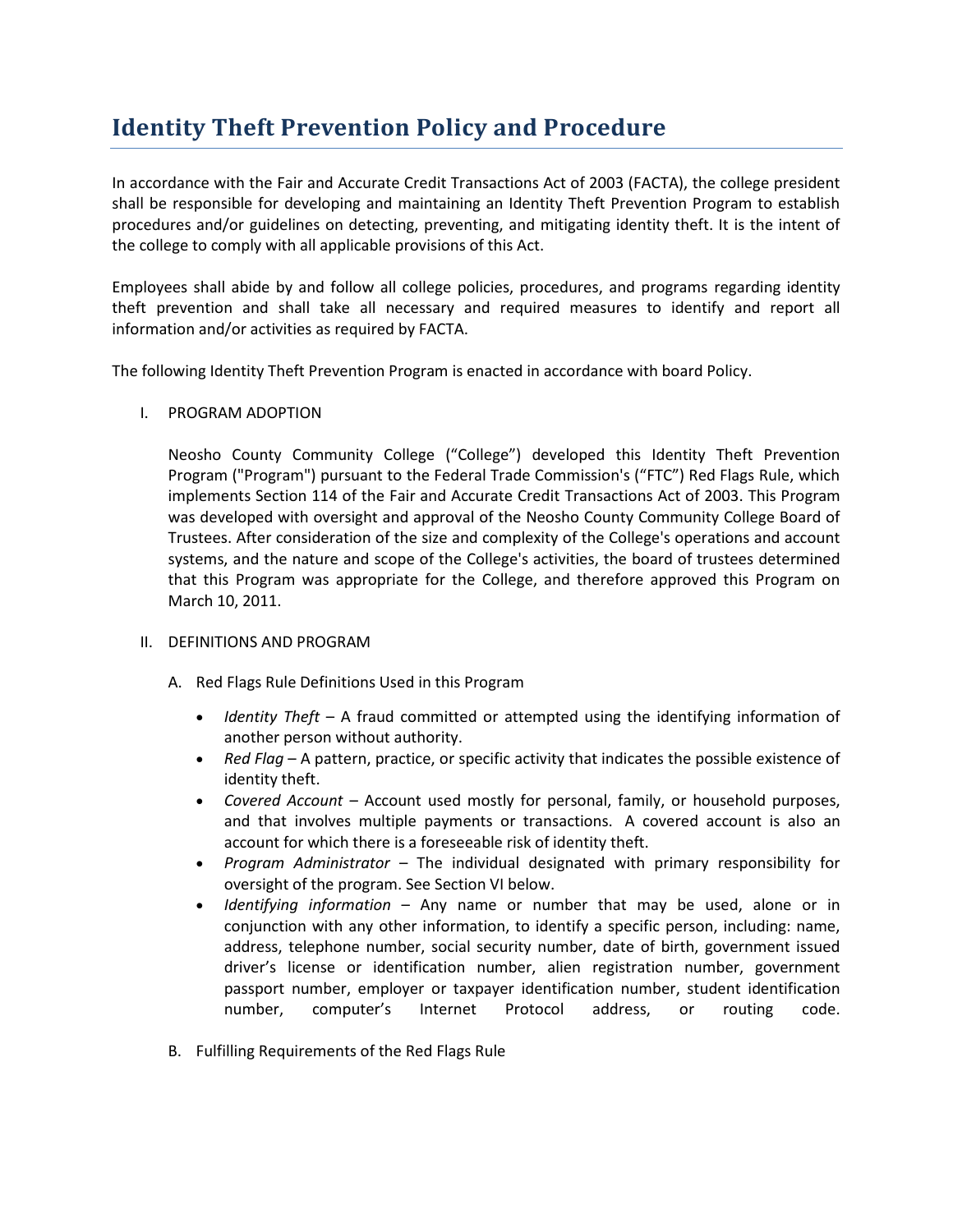Under the Red Flags Rule, the College is required to establish an "Identity Theft Prevention Program" tailored to its size, complexity and the nature of its operation. Each program must contain reasonable policies and procedures to:

- 1. Identify relevant Red Flags for new and existing covered accounts and incorporate those Red Flags into the Program.
- 2. Detect Red Flags that have been incorporated into the Program.
- 3. Respond appropriately to any Red Flags that are detected to prevent and mitigate identity theft.
- 4. Ensure the Program is updated periodically to reflect changes in risks to students or to the safety and soundness of the student from identity theft.

## III. IDENTIFICATION OF RED FLAGS

In order to identify relevant Red Flags, the College considers the types of accounts that it offers and maintains, methods it provides to open its accounts, methods it provides to access its accounts, and its previous experiences with identity theft. The College identifies the following Red Flags in each of the listed categories:

A. Suspicious Documents

#### Red Flags

- 1. Identification document or card that appears to be forged, altered or inauthentic.
- 2. Identification document or card on which a person's photograph or physical description is not consistent with the person presenting the document.
- 3. Other document with information that is not consistent with existing student information.
- 4. Application for service that appears to have been altered or forged.
- B. Suspicious Personal Identifying Information

## Red Flags

- 1. Identifying information presented that is inconsistent with other information the student provides (example: inconsistent birth dates).
- 2. Identify information presented that is inconsistent with other sources of information (for instance, an address not matching an address on a loan application).
- 3. Identify information presented that is the same as information shown on other applications that were found to be fraudulent.
- 4. Identifying information presented that is consistent with fraudulent activity (such as an invalid phone number or fictitious billing address).
- 5. Social security number presented that is the same as one given by another student.
- 6. An address or phone number presented that is the same as that of another person.
- 7. A person fails to provide complete personal identifying information on an application when reminded to do so.
- 8. A person's identifying information is not consistent with the information that is on file for the student.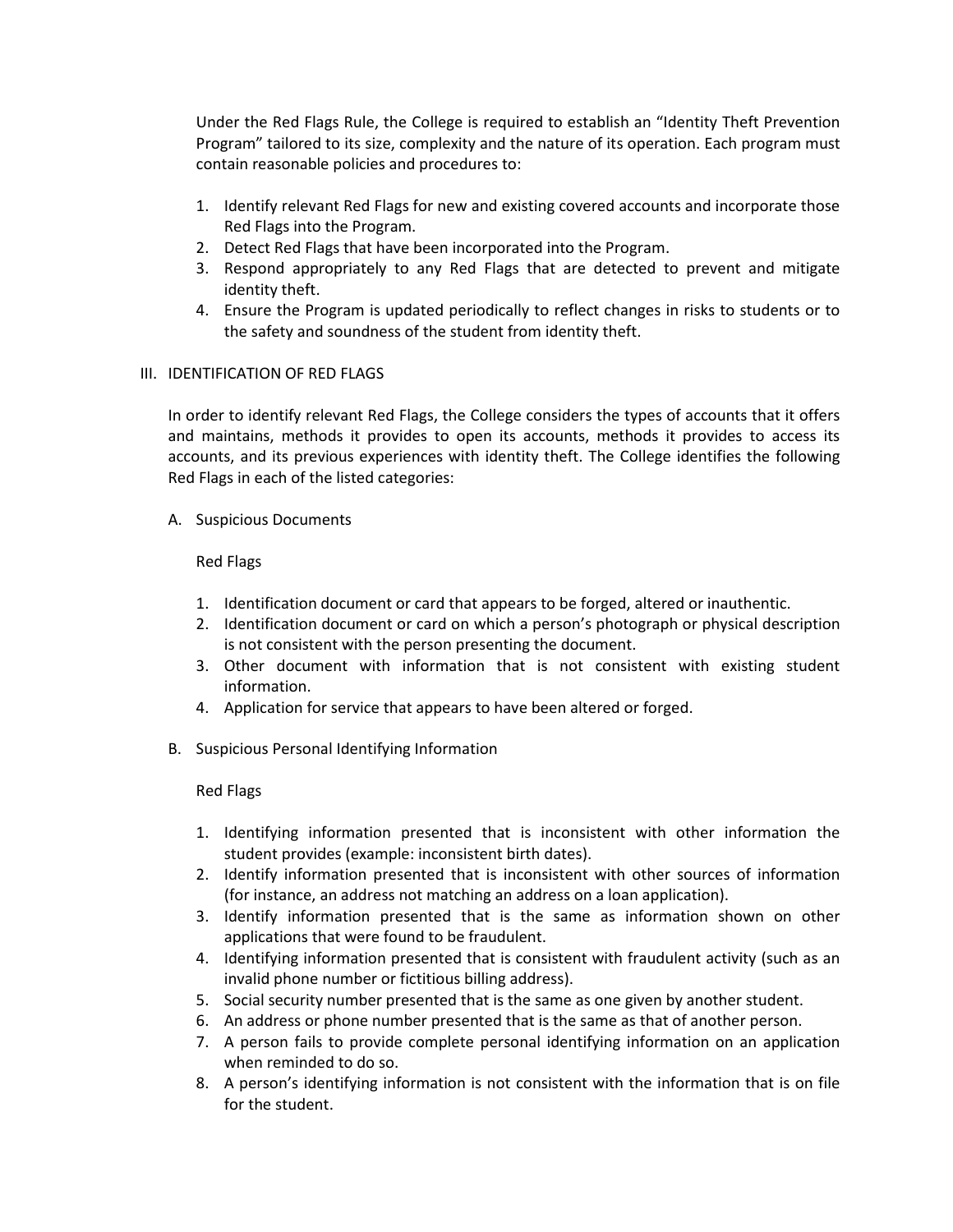C. Suspicious Covered Account Activity or Unusual Use of Account

# Red Flags

- 1. Change of address for an account followed by a request to change the student's name.
- 2. Payments stop on an otherwise consistently up-to-date account.
- 3. Account used in a way that is not consistent with prior use.
- 4. Mail sent to the student is repeatedly returned as undeliverable.
- 5. Notice to the College that a student is not receiving mail sent by the College.
- 6. Notice to the College that an account has unauthorized activity.
- 7. Breach in the College's computer system security.
- 8. Unauthorized access to or use of student account information.
- D. Alerts from Others

## Red Flag

1. Notice to the College from a student, Identity Theft victim, law enforcement or other person that the College has opened or is maintaining a fraudulent account for a person engaged in identity theft.

## IV. DETECTING RED FLAG

A. Student Enrollment

In order to detect any of the Red Flags identified above associated with the enrollment of a student, College personnel will take the following steps to obtain and verify the identity of the person opening the account:

## Detect

- 1. Require certain identifying information such as name, date of birth, academic records, home address or other identification.
- 2. Verify the student's identity at time of issuance of student identification card (review of driver's license or other government-issued photo identification).
- B. Existing Accounts

In order to detect any of the Red Flags identified above for an existing Covered Account, College personnel will take the following steps to monitor transactions on an account:

## Detect

- 1. Verify the identification of students if they request information (in person, via telephone, via facsimile, via email).
- 2. Verify the validity of requests to change billing addresses by mail or email and provide the student a reasonable means of promptly reporting incorrect billing address changes.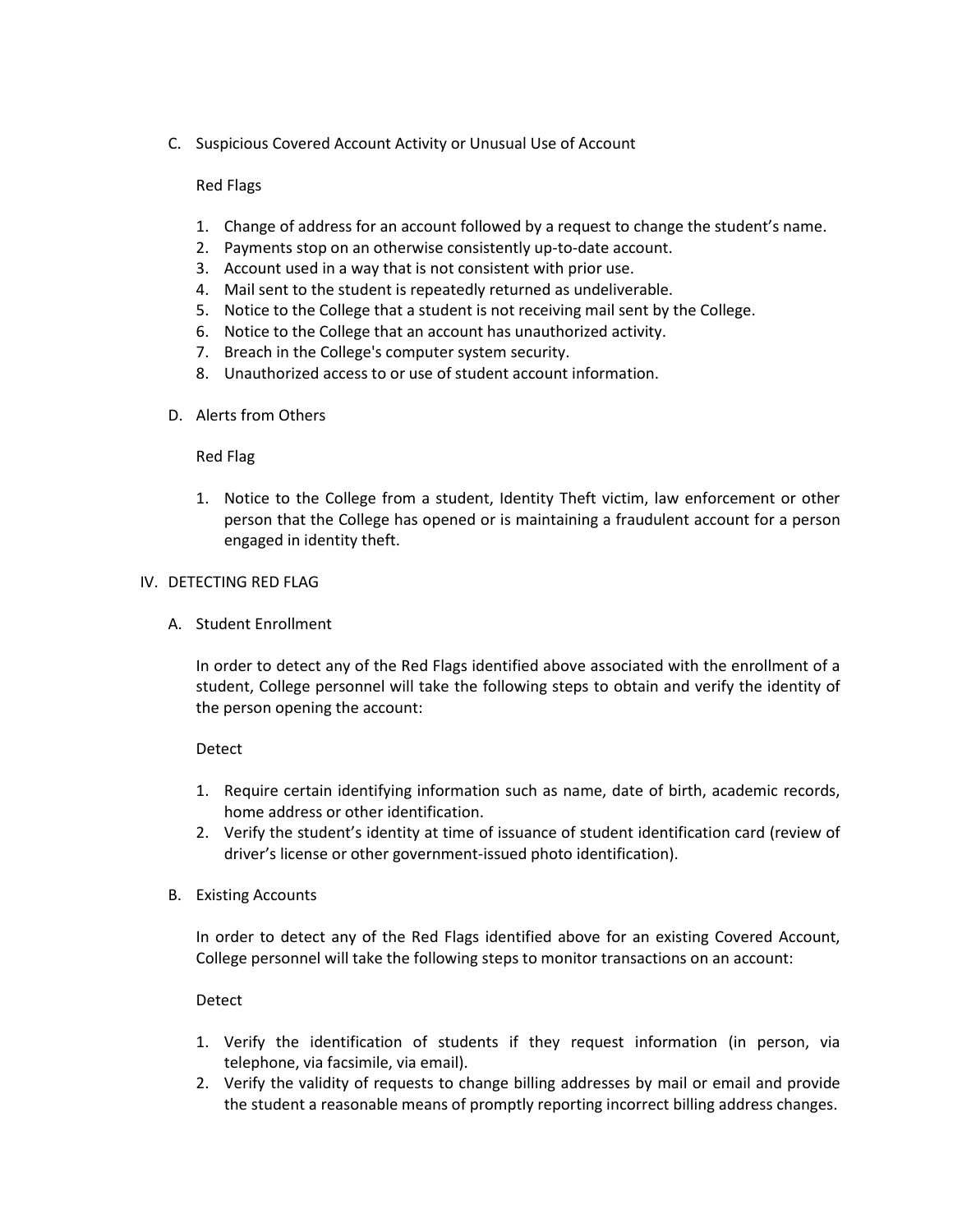- 3. Verify changes in banking information given for billing and payment purposes.
- C. Consumer ("Credit") Report Requests

In order to detect any of the Red Flags identified above for an employment or volunteer position for which a background report is sought, College personnel will take the following steps to assist in identifying address discrepancies:

#### Detect

- 1. In the event that notice of a social security discrepancy is received, verify that the consumer report pertains to the applicant for whom the requested report was made.
- 2. Verify the validity of the applicant's social security number.

## V. PREVENTING AND MITIGATING IDENTITY THEFT

In the event College personnel detect any identified Red Flags, such personnel shall take one or more of the following steps, depending on the degree of risk posed by the Red Flag:

#### Prevent and Mitigate

- 1. Continue to monitor accounts for evidence of Identity Theft.
- 2. Contact the applicant for which a consumer report was run.
- 3. Change any passwords or other security devices that permit access to applicant account.
- 4. Provide the student with a new student identification number.
- 5. Notify the Program Administrator for determination of the appropriate step(s) to take.
- 6. Notify law enforcement.
- 7. Determine that no response is warranted under the particular circumstances.

## Protect Student Identifying Information

In order to further prevent the likelihood of identity theft occurring with respect to Covered Accounts, the College will take the following steps with respect to its internal operating procedures to protect student identifying information:

- 1. Ensure that its website is secure or provide clear notice that the website is not secure.
- 2. Ensure complete and secure destruction of paper documents and computer files containing student account information when a decision has been made to no longer maintain such information.
- 3. Ensure that office computers with access to Covered Account information are password protected.
- 4. Avoid use of social security numbers.
- 5. Ensure computer virus protection is up to date.
- 6. Require and keep only the kinds of student information that are necessary for College purposes.

## VI. PROGRAM ADMINISTRATION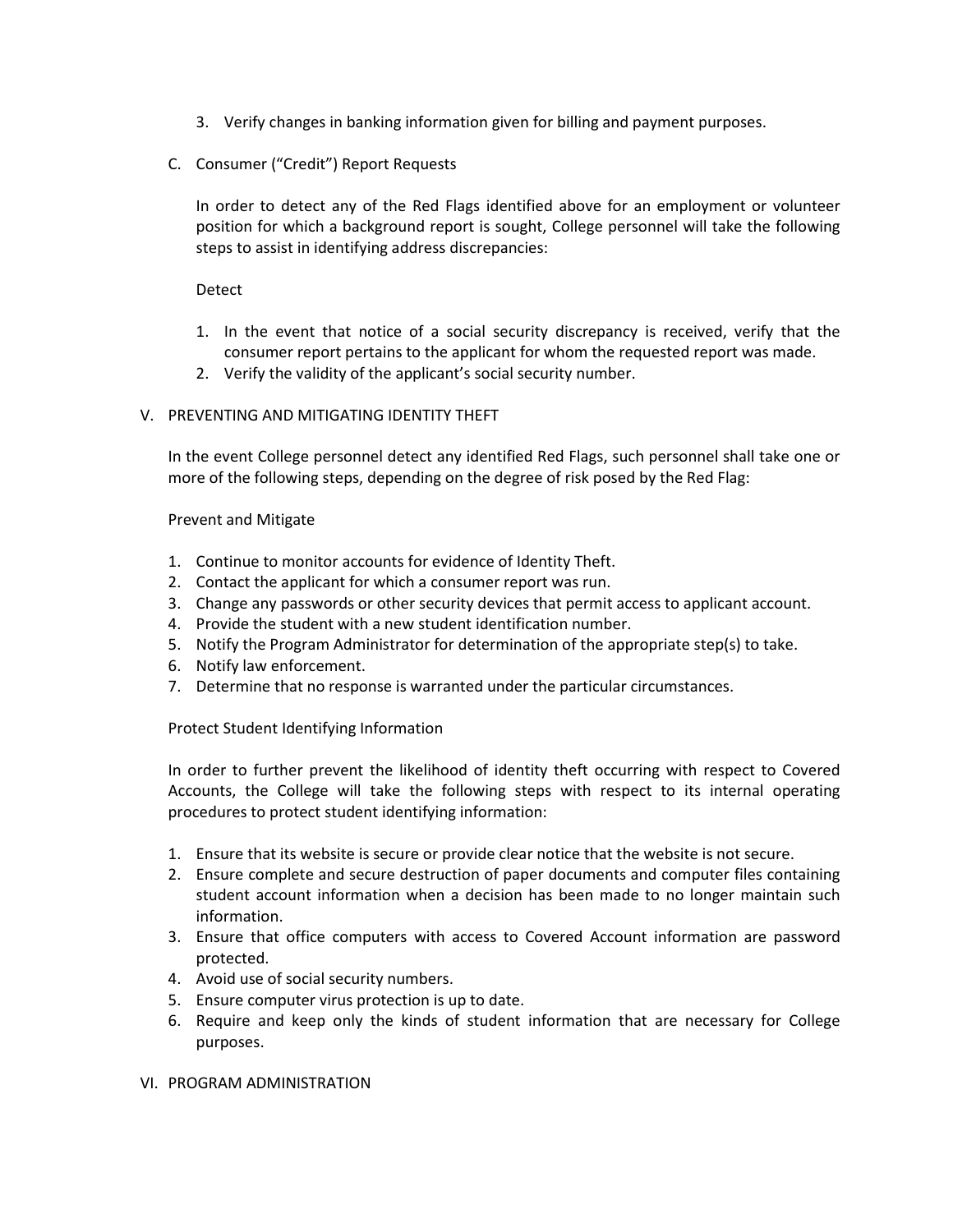# A. Oversight

Responsibility for developing, implementing and updating this Program lies with an Identity Theft Committee ("Committee") for the College. The Committee is headed by a Program Administrator who may be the president of the college or his or her appointee. Two or more other individuals appointed by the president of the College or the Program Administrator comprise the remainder of the committee membership. The Program Administrator will be responsible for ensuring appropriate training of College staff on the Program, for reviewing any staff reports regarding the detection of Red Flags and the steps for preventing and mitigating identity theft, determining which steps of prevention and mitigation should be taken in particular circumstances and considering periodic changes to the Program.

B. Staff Training and Reports

College staff responsible for implementing the Program shall be trained either by or under the direction of the Program Administrator in the detection of Red Flags and the responsive steps to be taken when a Red Flag is detected. College staff shall be trained, as necessary, to effectively implement the Program. College employees are expected to notify the Program Administrator once they become aware of an incident of identity theft or of the College's failure to comply with this Program. At least annually or as otherwise requested by the Program Administrator, College staff responsible for development, implementation, and administration of the Program shall report to the Program Administrator on compliance with this Program. The report should address such issues as effectiveness of the policies and procedures in addressing the risk of identity theft in connection with the opening and maintenance of Covered Accounts, service provider arrangements, significant incidents involving identity theft and management's response, and recommendations for changes to the Program.

C. Service Provider Arrangements

In the event the College engages a service provider to perform an activity in connection with one or more Covered Accounts, the College will take the following steps to ensure the service provider performs its activity in accordance with reasonable policies and procedures designed to detect, prevent and mitigate the risk of identity theft.

- 1. Require, by contract, that service providers have such policies and procedures in place.
- 2. Require, by contract, that service providers review the College's Program and report any Red Flags to the Program Administrator or the College employee with primary oversight of the service provider relationship.
- D. Non-disclosure of Specific Practices

For the effectiveness of this Identity Theft Prevention Program, knowledge about specific Red Flag identification, detection, mitigation and prevention practices may need to be limited to the Committee who developed this Program and to those employees who need to know them. Any documents that may have been produced or are produced in order to develop or implement this program that list or describe such specific practices and the information those documents contain are considered "confidential" and should not be